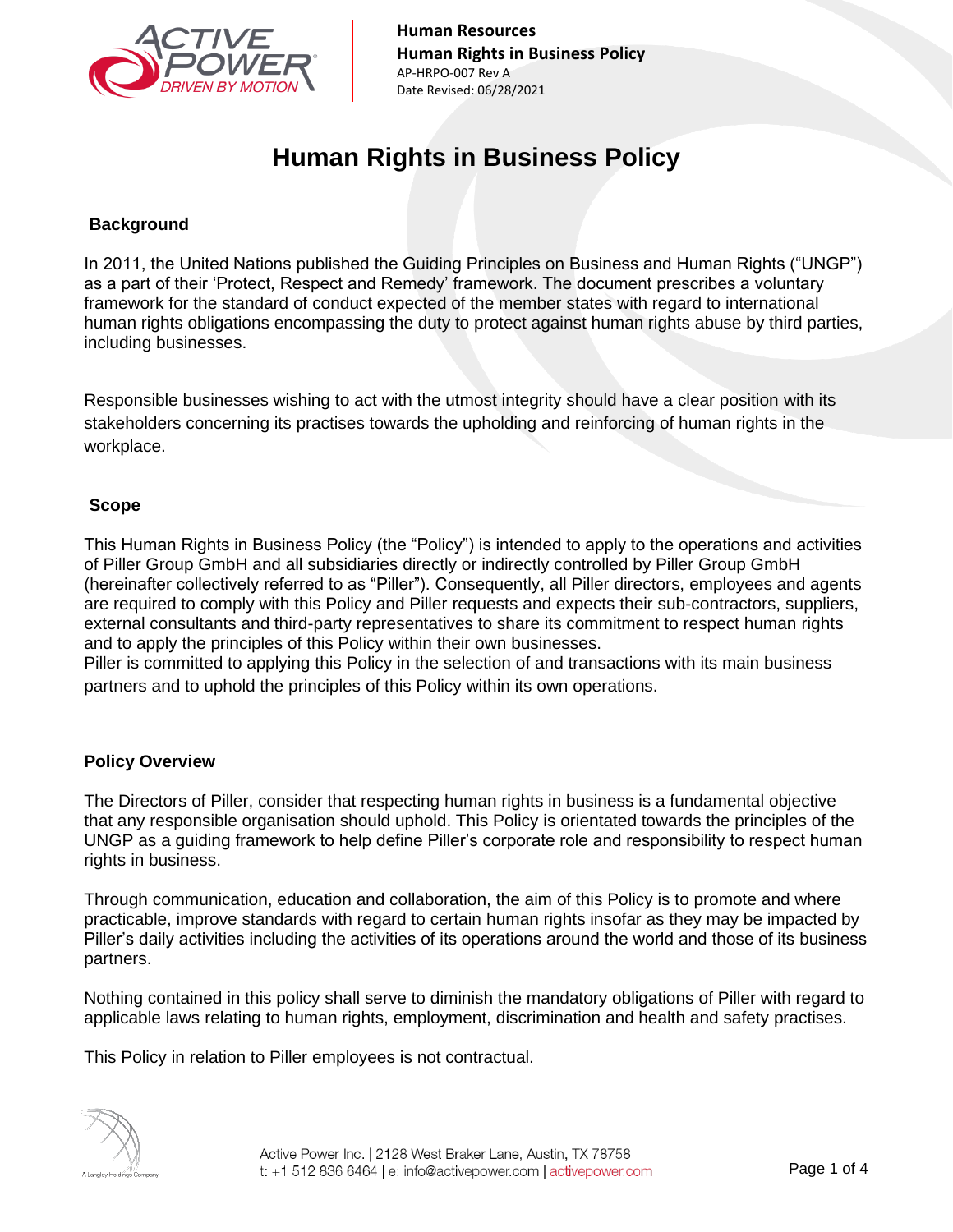

This Policy may be amended from time to time at the discretion of Piller.

The Managing Director – Operations at Piller Group GmbH is responsible for overseeing the ongoing implementation of this Policy for Piller's operations in Germany and across all other Piller companies through the local Managing Director or any other locally nominated person with specific responsibilities for overseeing the implementation of this Policy and its respective local procedures.

#### **Policy statements**

#### **1. Modern Slavery**

For the purposes of this Policy, "Modern Slavery" means slavery, servitude, forced and compulsory labour, bonded and child labour and human trafficking.

For the purposes of this Policy, "child labour" is considered to be sustained labour of any person under the age of 16 years except where such labour is part of a structured apprenticeship scheme or similar and the person is aged 15 years and legally allowed to work.

Piller does not accept or condone the use of Modern Slavery in its operations and supply or subcontract chains. Piller is committed to implementing systems and controls aimed at ensuring that Modern Slavery is not taking place anywhere within Piller and strives to determine insofar as it is reasonably able to do so, that no such Modern Slavery is taking place in any of its supply or subcontract chains. Piller expects that its suppliers and sub-contractors will hold themselves and their own suppliers and sub-contractors to the same high standards.

Piller is committed to taking the following measures in an effort to safeguard against Modern Slavery:

- i. a zero-tolerance approach to Modern Slavery within Piller and its sub-contract and supply chains. The prevention, detection and reporting of Modern Slavery in any part of Piller or its supply and sub-contract chain is the moral responsibility of all those working for Piller or on its behalf. Individuals should not engage in, facilitate or fail to report any activity that might lead to, or suggest, a breach of this Policy.
- ii. training relevant employees in Modern Slavery, how to identify it in practice and how to respond.
- iii. engaging with its direct suppliers and sub-contractors where reasonably practicable, to address the risk of Modern Slavery in their operations and their supply and sub-contract chains.
- iv. to the extent reasonably practicable, as part of its contracting processes, Piller shall negotiate with its key suppliers and sub-contractors including recruitment agencies and third parties supplying workers, to include a specific prohibition of the use of Modern Slavery and an ability to audit the supplier's or sub-contractor's organisation for compliance.

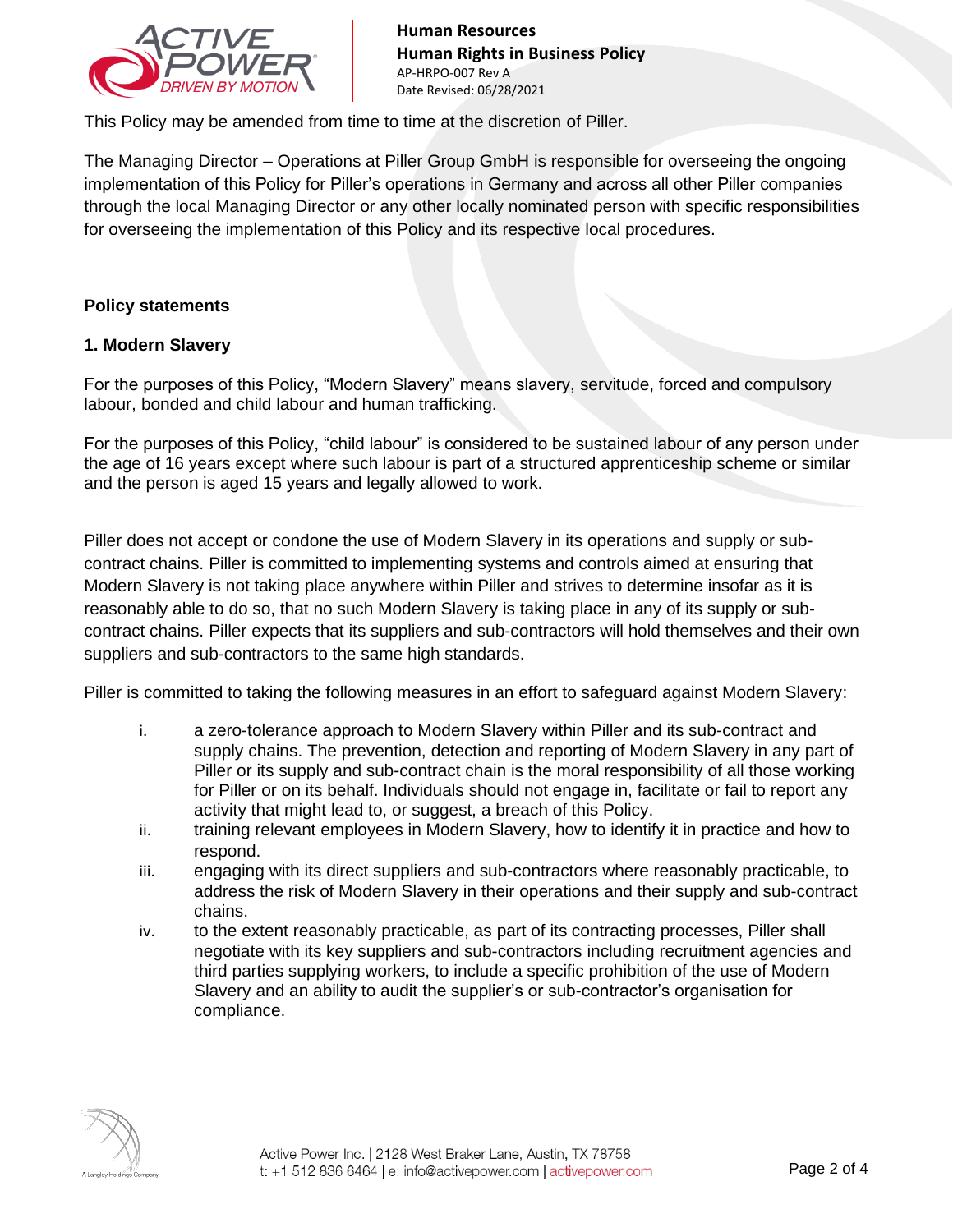

# **2. Discrimination**

Piller does not accept or condone willful discrimination within its working environment, business transactions and recruitment processes. Discrimination includes but is not necessarily limited to discrimination on the basis or bases of race, colour, ethnicity, gender, sexual orientation, age, health, disability, political affiliation, marital status, or religion.

Piller expects its suppliers, sub-contractors and other stakeholders to conduct business without wilful discrimination and with all due respects for human rights.

# **3. Harassment**

Piller does not accept or condone unlawful harassment of any nature by its employees within the workplace or any location where the business of Piller is conducted and will take appropriate disciplinary action in cases of proven harassment.

#### **4. Health and Safety**

Piller is committed to preserving, so far as is reasonably practicable, the health, safety and welfare of employees while they are at work and of those who may be affected by its undertakings or activities, whilst complying with relevant statutory duties.

Piller is committed to:

- i). ensuring that all its relevant processes and systems of work are designed to take account of health and safety and to the extent practicable are adequately supervised.
- ii). complying with all mandatory health and safety laws and regulations.
- iii) providing the necessary information, instruction and training to employees and others in its direct control, to ensure their competence with respect to health and safety.
- iv) encouraging regular feedback from its employees regarding health and safety in the workplace.

In addition, Piller expects every employee and business partner representative to play an active role in minimising health and safety risk for themselves and those around them.

# **Reporting**

Piller shall have in place in each of its operations, appropriate procedures for the governance of this Policy along with the recording of any identified breaches and associated remedial actions.

Employees should notify Piller in accordance with Piller's local company Whistleblowing policy as soon as possible if they have any reason to believe that Modern Slavery or discrimination of any form, may exist within Piller or within its wider stakeholders.

Piller aims to encourage openness and will support anyone who raises genuine concerns in good faith under this Policy, even if those concerns are determined to be unfounded. Piller is committed to using its best efforts to ensure that no one suffers a detrimental consequence insofar as is within its control,